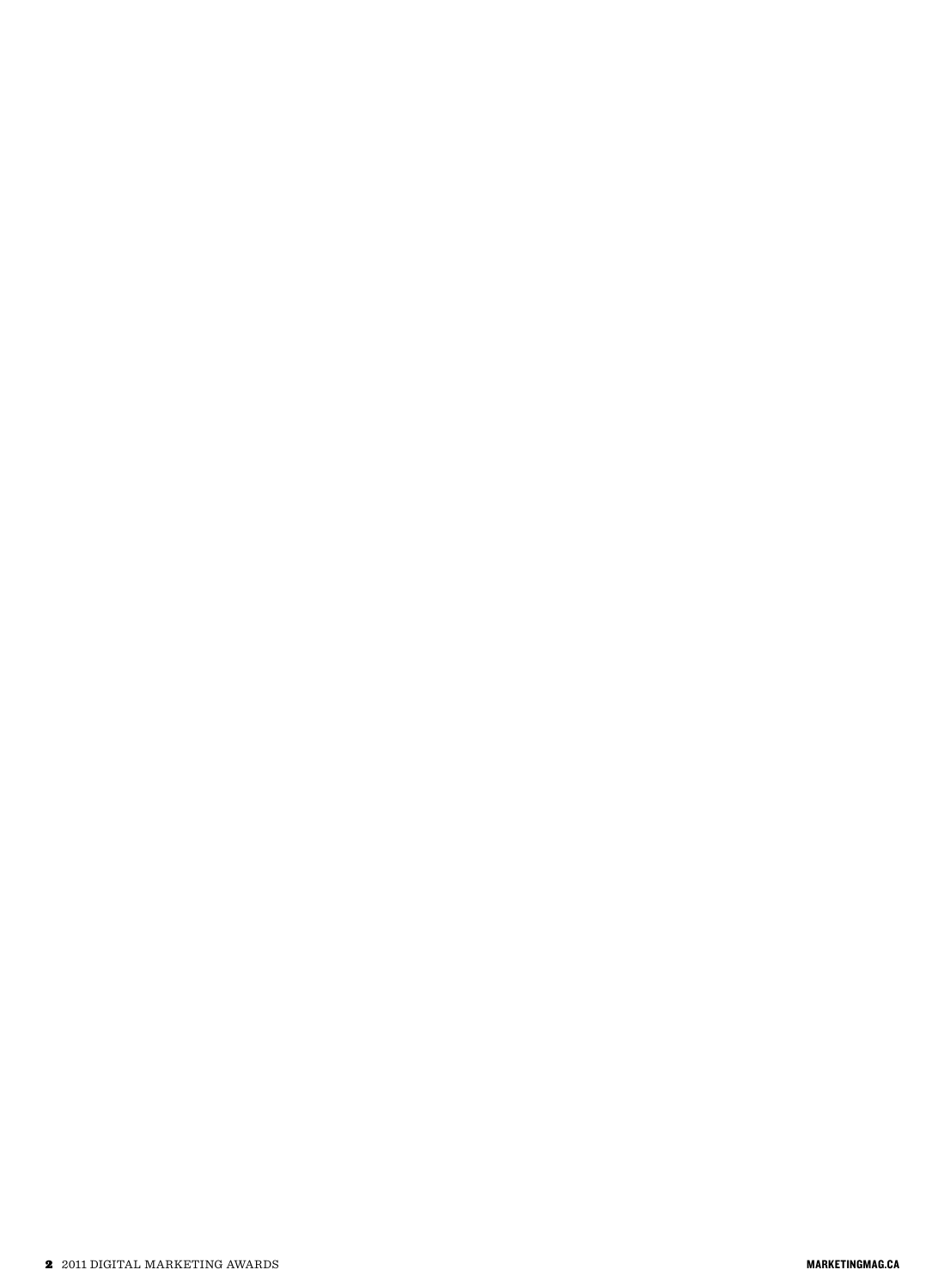

#### Dear Colleagues:

On behalf of Shaw Media I want to congratulate all the entrants and winners of the 2011 Digital Marketing Awards. You are the best and the brightest who create innovative marketing solutions by meshing media, technology and creativity together to produce brilliance.

Thank you to co-chairs Dawna Henderson, CEO of Henderson Bas Kohn and Dominique Trudeau, Executive Creative Director, Taxi Montreal for their leadership and to the DMA jury for their insightful evaluation of each entry.

Kudos to *Marketing* magazine for recognizing the importance of Digital marketing – their continued support of this influential awards program is appreciated by Shaw Media and our industry.

**TOR.CA EBEAUTY.CA HOLIDAYGUIDE.CA HOMERENOVATIONGUIDE.COM IVILLAGE.CA SWEETSPOT.CA ZOOCASA.CO**

Cheers,

2 G ) - Ko

Errol Da-Ré SVP, Sales Shaw Media

#### OM **CITY WE A CITY NIMA CITY OF A CITY OF A CITY CALCA OMNITUDE OF A CITY CHANNEL.CA THESHOPPINGC EL.COM 1058KI COM AVENTAL IMA 103 JACKFM.COM ETROLIA LITE929.COM ROCK106.COM SONI** ON.C<mark>A TION CERCE CAR RADIO-NEWS 680000 COM CARDIO-NEWS COM 570NEWS.COM MOUNTAI</mark> **NEWS1130.COM NEWS957.COM NEWS889.COM NEWS919.COM CANADIANBUSINESS.COM CHATELAINE.COM FLARE.C HELOMAGAZINE.COM LA COM LA COM LA CELEANS.CA MARKETINGMAG.CA MONEYS** ROFIT. A TODAYSPARENT **AREA TODAYSPARENT.CA TODAYSPARENT.CA 5FA TOR.CA EBEAUTY.CA HOLIDAYGUIDE.CA HOMERENOVATIONGUIDE.COM IVILLAGE.CA SWEETSPOT.CA ZOOCASA.COM SHOWBIZZ.NET BREAKFAST CONSUMING A BREAKFAST CONSUMING A BTWINNIPEG.CA CITYTING A BTWINNIPEG.CA CITYTING A BTWINNIPEG.CA CITYTU.** OM COM <mark>COM CALITY OVER 201</mark> MET LA CITY OF LA CHANNEL CA THESHOPPINGC NEWS AND THE STRIP OF THE STRIP OF THE STRIP OF THE TON COM COM COM COM COM COM COM SONIC COM COM SONIC COM SONIC COM SONIC COM SONIC COM SONIC COM SONIC COM SONIC COM SONIC COM SONIC COM SONIC COM SONIC COM SONIC COM SONI **THEMPLICE.CA RADIO CARRADIO - NEWS 680NEWS.COM 570 NEWS 680NEWS.COM 660 NEWS.COM 570 NEWS.COM 570 NEWS.COM MOUNTAINFORMATIC TELL THEMPLICE. NEWSIS67 ANNUAL REWSISING NEWSFILM NEWSFILM CANADIAN CANADIAN CANADIAN CANADIAN CANADIAN CANADIAN CANADIAN CAN EM CANADIANS WHAT DO YOU WANT TO TELL THEM?** WE CAN DELIVER **YOUR MESSAGE TELL US – AND WE'LL PASS IT ON.**

Rogers Digital Media reaches 16.8 million Canadians – a 67% reach – through 110 owned and operated sites plus a superior network that includes digital properties such as iVillage, Hearst Digital Media Publishing, Warner Music Canada Inc., NBA Canada and Sony's Crackle.com.



CONTACT US TODAY AT connectme@rogersdigitalmedia.com SOURCE: CONTACT US SOURCE: CONTACT US AND FOR A SEPTEMBER 2011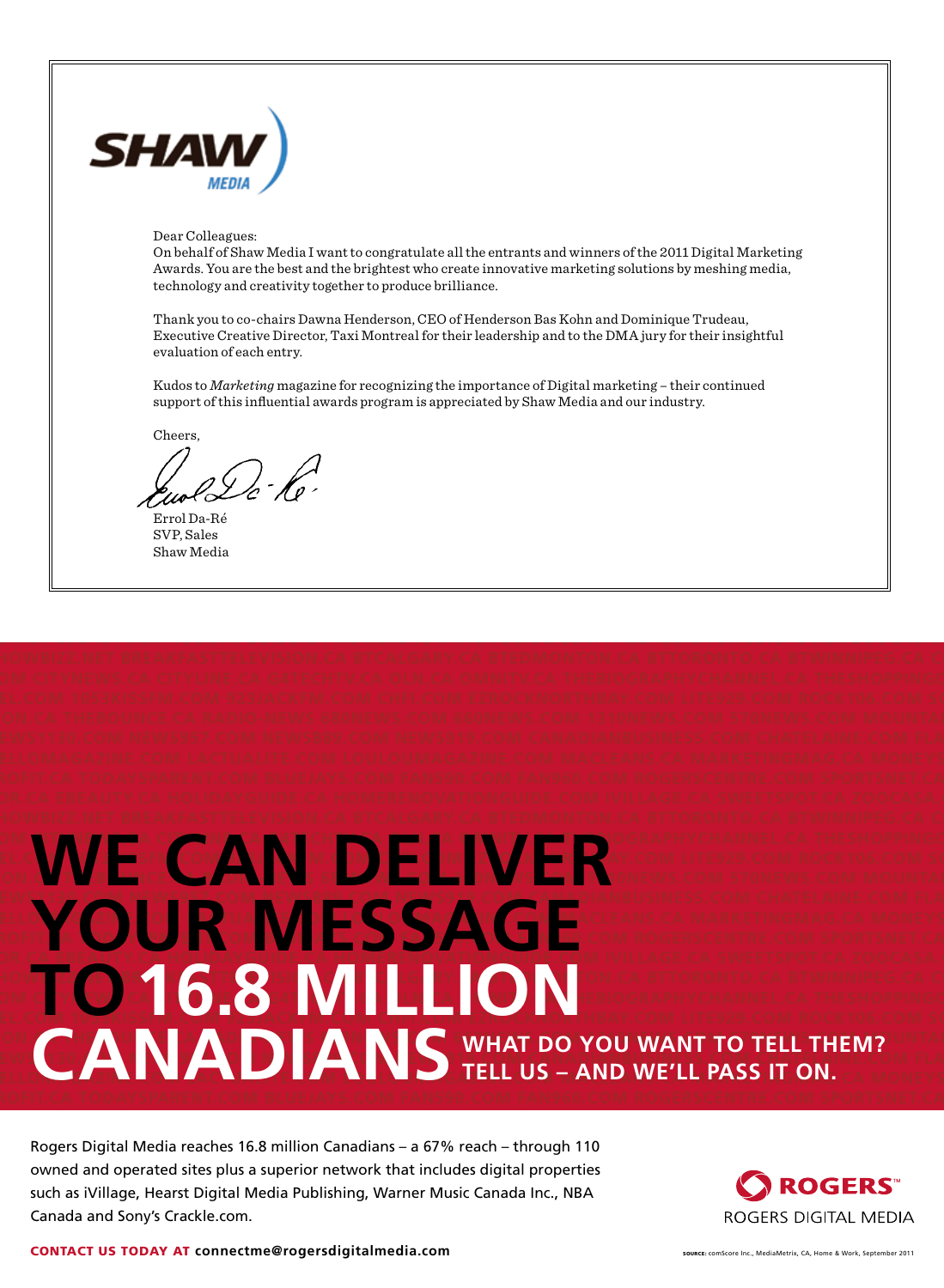

Co-chairs Dominique Trudeau of Taxi Montreal and Dawna Henderson of Henderson Bas Kohn

# Co-chairs' letter

To co-chair the Digital Marketing Awards is a great honour and privilege for both of us.

An opportunity to review a year's worth of the best Canadian work in the new media arena with the most edgy advertisers out there was a true blessing.

It's an exciting time to be in digital advertising, indeed it's amazing to think how much this industry has evolved over the past few years. And where would this industry be in Canada without the DMAs to help usher in digital advertising into prominence… especially in the collective minds of all marketers? It's simply an honour to be involved in showcasing the truly world-class work that is coming out of this great country.

And what have we learned this year? Well, a few things. First, websites are less a key component of clients' marketing campaigns. Instead, we see the rise of other means, like social media and mobile, while online film remains a great and growing part of the digital marketing mix.

The work in social media on the other hand, was, to be honest, disappointing. We've talked a lot about it for years now but we still aren't doing it well. We challenge the industry to be bolder and braver in social media. We have world-class thinkers in this country, so let's prove it in social media in 2012.

The judges were tough, just and really determined to find the best of the best. And they did.

We asked them to really think about what makes great, cutting-edge marketing in 2011. They looked for: an intelligent strategy, a brilliant idea, a clever use of new media, a perfect execution and, naturally, efficiency. All in the same entries. No excuses.

They found it. And we are proud to present this year's crop and its Best of Show—unanimously chosen as the best Canadian digital marketing of the year: Touch the Rainbow. All of the above qualities, along with some wonderful humour, were found in this superb campaign.

To curate the work with our formidable jury was a grand human experience. We discussed it, challenged it and defended it. It's your turn now.

# DIMAS 2011

# Modest mentor

For her strong leadership of clients and co-workers into new digital terrain Rebecca Shropshire is the Digital Media Rock Star for 2011, presented by Shaw Media



"For me, Rebecca is the 'real deal,' " gloats Peter Mears, chairman of Mediabrands Canada. He's talking about Rebecca Shropshire, vice-president, director of digital communications with UM, a division of MediaBrands.

"She is a rare individual in this market," he explains. "She is a true subjectmatter expert, and she's great with clients, she's great with internal team members and she's great with media partners and with the industry at large."

Promoted in May from director of digital on select accounts to her VP role, Shropshire has been instrumental in building UM's digital marketing culture.

She played a key role in the launch of Reprisemedia in Canada, the new centre of SEM/SEO expertise for Mediabrands, and she established an internal ad operations department at UM as well as implementing formalized training for all digital staff.

This year, Shropshire also rebuilt Chrysler's dealer marketing plans in foundational digital building blocks and was responsible for moving many J&J brands from buying general awareness display to building always-on 12-month digital strategies on key brands, including search and social, mobile and display.

"She has made a significant impact on all of the client businesses that she's touched, including Johnson & Johnson, Coca-Cola, Sony, Labatt and Chrysler," says Mears, adding that she's also one of his go-to team members for any new business efforts.

With almost 15 years in the ad business, Shropshire began in "traditional" media but soon moved over to one of the first interactive agencies in the country (Modem Media) and has been immersed in digital ever since. "That was 1998, when people were still scratching their heads and wondering if this internet thing was going to stick around," she recalls.

She credits good leadership for helping her achieve success. "I had a really strong mentor when I first entered the industry and it's amazing what a difference that makes," says Shropshire. "In digital specifically, it's a very competitive marketplace and the talent pool is quite small, so we have to take people on with different backgrounds and train them as quickly as possible."

While becoming a selfless mentor herself, she's most proud of the work she's done with clients to get them to believe in and invest more in the digital space. "That can be a pretty arduous task because there is a lot of discomfort with the medium," she admits. "It's a complicated area and when people don't understand it they're reticent to try it. So I'm proud of all of the education sessions we've put in place with our clients and the way that we coach them into investing more, and wisely, in the space."

Shropshire was selected for this year's honour from a number of qualified nominees put forward by industry leaders. From the initial list of candidates a shortlist of finalists was reviewed by *Marketing*'s editorial team leading to the eventual winner with final approval coming from 2011 DMA co-chairs Dominique Trudeau and Dawna Henderson.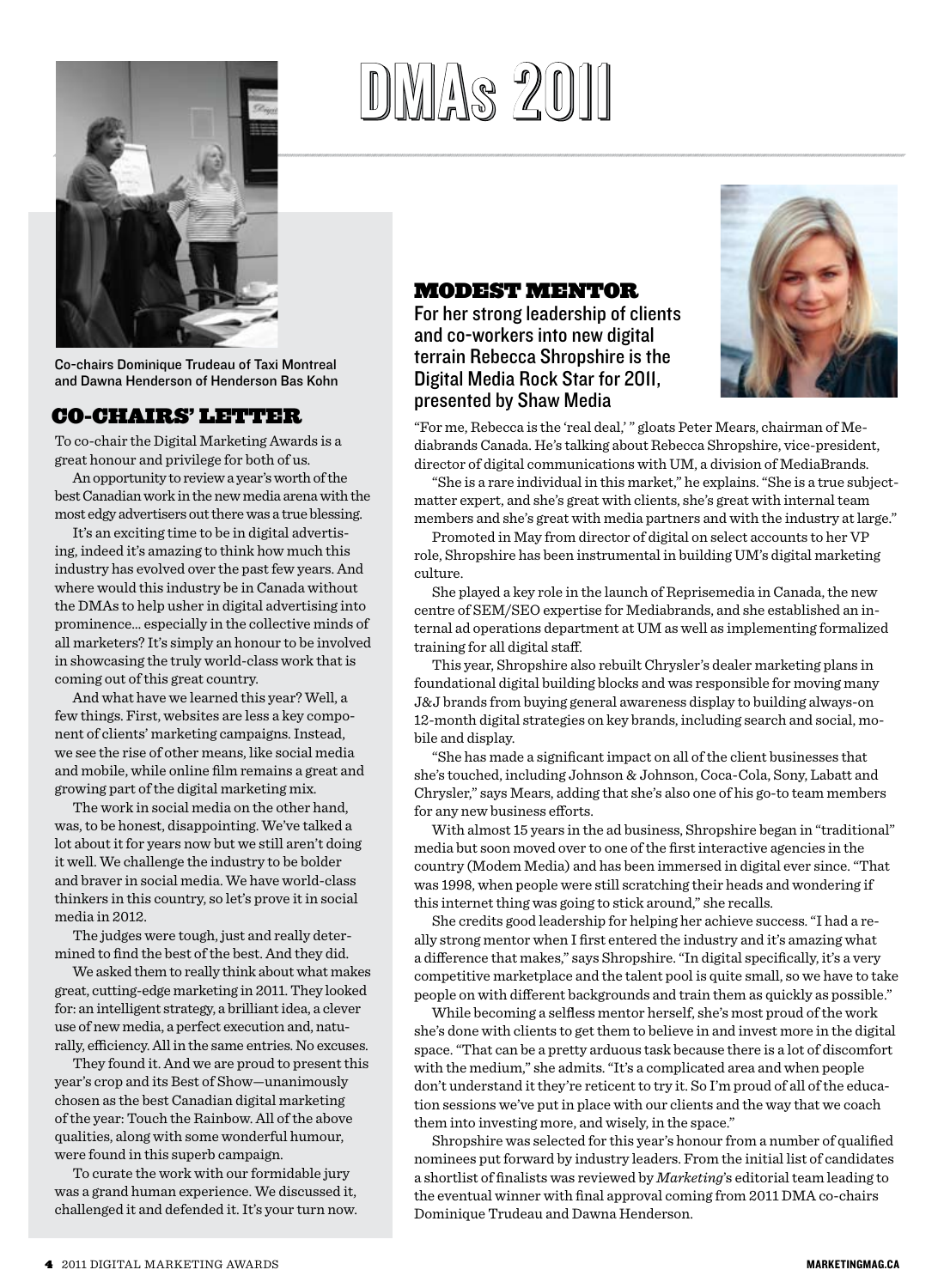# best of show best of show

# BEST OF SHOW

*Wrigley Canada & BBDO Toronto*

Historically, the Skittles communications mix was mainly limited to TV and print. While this led to great brand awareness, there was little opportunity for people to really engage with the brand.

BBDO believed that Skittles' quirky, popular "Touch the Rainbow" campaign offered a genuine opportunity to generate earned media with engaging content.

With touch-technology spearheading a new generation of digital interaction, BBDO and Wrigley wanted to show people what happens when they actually "Touch the Rainbow." To do that, they didn't invent a new kind of touch screen. Actually, they didn't invent anything. What they did was create the world's first non-technological touch technology, asking people to touch their computer screen and then watch as their fingers played a starring role in five online ads: "Cat," "Cage Cop," "Hitchhiker," "War Finger" and "Skittles Girl."

Fingers fought crime, hitchhiked, befriended cats and went to war. The videos even "magically" knew if people moved their fingers away from the screen and posted text inviting them to put their finger back.

The videos were hosted on a branded Skittles channel on YouTube, seeded to blogs and promoted on the Skittles Facebook page. In addition, a masthead on the YouTube homepage ran for two days and YouTube-promoted video ads ran for two weeks.

Within just three days, the videos had 1.5 million views, nearly doubling the campaign target of 800,000, and rose to the top of viral video charts all over the world. The Skittles videos elicited 104,600 comments, 88,000 Facebook shares, 5,000 tweets and attracted 11,000 subscribers to the Skittles YouTube channel.

In total, over the month, the campaign received more than 60 million earned media impressions. People really did like "Touching the Rainbow."





**Title:** Touch the Rainbow **Product:** Skittles **Advertiser:** Wrigley Canada **Agency:** BBDO Toronto **Creative Directors:** Carlos Moreno, Peter Ignazi **Art Director:** Mike Donaghey **Copywriter:** Chris Joakim **Online Production/Visual FX:** AXYZ **Assistant Editor:** Raj Ramnouth **Online Producer:** Amy Miranda **Producer:** Ann Caverly **Online Production:** Lunch Pixel Pusher **Agency Account Team:** Chitty Krishnappa, Bhreagh Rathbun **Strategist:** Zach Klein **Editor & Editing House:** Griff Henderson, PosterBoy **Music:** Eggplant **Production Company:** OPC **Production Company Producer:** Dwight Phipps **Director:** Woods and Low

# 2011 Digital marketing Awards jury members

- » BOB BECK, creative director, Dynamo, Montreal
- » ELANA GORBATYUK, freelance strategy director, Montreal
- » JASON THEODOR, creative, Blast Radius, Toronto
- » Jeff MacKay, creative, Extreme Group, Halifax
- » JON TOEWS, creative and managing director, Mighty Digital, Toronto » Nikisha Reyes-Grange, marketing manager, Xbox, Toronto
- » PHILIPPE ARCHONTAKIS, partner/creative, Departement, Montreal
- » ROB SWEETMAN, executive creative director, Dare, Vancouver  $\ast$  TARA HAUSER-POPE, senior interactive manager, integrated marketing, coca-Cola Canada
- VIRGINIA MAGALETTA, executive creative director, Twist Image, **Montreal**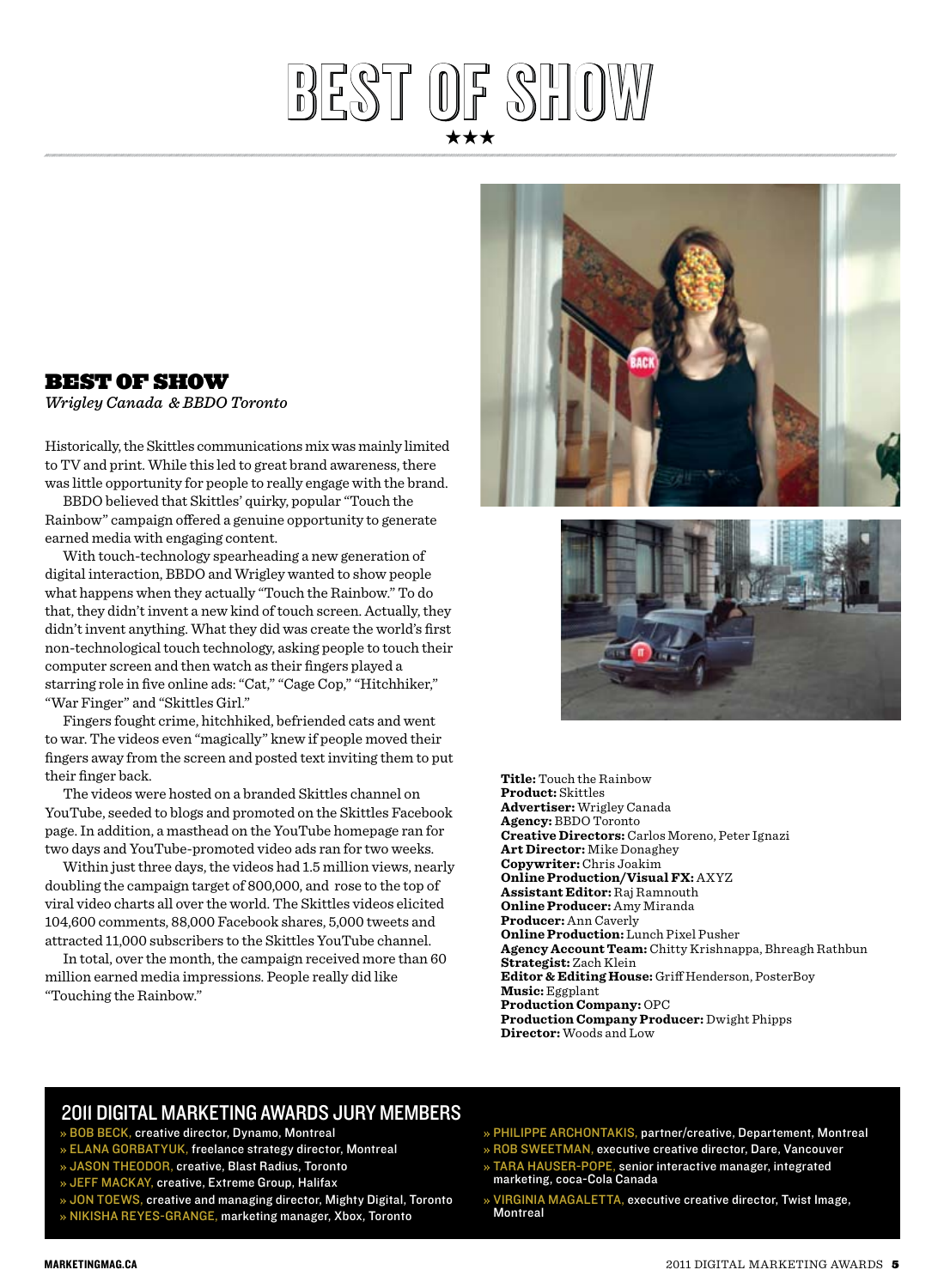# $\mathbb{Z}$ online adapt $\mathbb{Z}$

#### Online Campaign, Integrated Campaign, Single – Dynamic



#### ONLINE CAMPAIGN

#### **GOLD**

*Wrigley Canada & BBDO Toronto (See Best of Show, pg. 5)*

**Title:** Touch the Rainbow **Product:** Skittles **Advertiser:** Wrigley Canada **Agency:** BBDO Toronto **Creative Director:** Carlos Moreno, Peter Ignazi **Art Director:** Mike Donaghey **Copywriter:** Chris Joakim **Online Production/Visual FX:** AXYZ **Assistant Editor:** Raj Ramnouth **Online Producer:** Amy Miranda **Producer:** Ann Caverly **Online Production:** Lunch Pixel Pusher **Agency Account Team:** Chitty Krishnappa, Bhreagh Rathbun **Strategist:** Zach Klein **Editor & Editing House:** Griff Henderson, PosterBoy **Music:** Eggplant **Production Company:** OPC **Production Company Producer:** Dwight Phipps **Director:** Woods and Low

# Silver

**Title:** M&M's Find Red **Product:** M&M's **Advertiser:** Mars Canada **Agency:** Proximity

# Bronze

**Title:** The Guy At Home In His Underwear **Product:** Stanfield's **Advertiser:** Standfield's Ltd. **Agency:** John St.



# Integrated Campaign

# **GOLD**

*Adidas & Sid Lee*

Mandated to reconnect the Adidas brand with its target market—nextgeneration youth—Montreal's Sid Lee consolidated the brand's stories into one over-arching anthem. The agency discovered a fundamental truth about youth: no matter what you do, you put all of your heart into it and you go "all in." A 30-second TV spot showcasing that insight spawned 400 hours of content from 18 locations worldwide. From this content an interactive "endless re-edit" video was created offering hours of free browsing.

**Title:** Adidas All In **Product:** Adidas AG **Agency:** Sid Lee **Production Agency:** Jimmy Lee.tv **Post Production:** Jimmy Lee.tv & Vision Globale **Production House:** 75 **Director:** Romain Gavras **Music:** Justice

#### Silver

**Title:** Europe Spring 2011 Integrated Campaign **Product:** Canadian Tourism **Advertiser:** Canada Tourism Commission **Agency:** DDB Canada/Tribal Vancouver

# Bronze

**Title:** The End **Product:** Doritos **Advertiser:** Frito Lay Canada **Agency:** BBDO Toronto/ Proximity

#### Bronze

**Title:** M&M's Find Red **Product:** M&M's **Advertiser:** Mars Canada **Agency:** Proximity Canada

#### online Single – Dynamic

# Silver

**Title:** AIDS **Product:** AIDS Awareness/World AIDS Day **Advertiser:** Ministère de la Santé et des Serivces sociaux **Agency:** lg2

# online Single – fixed space

**No medals awarded in this category**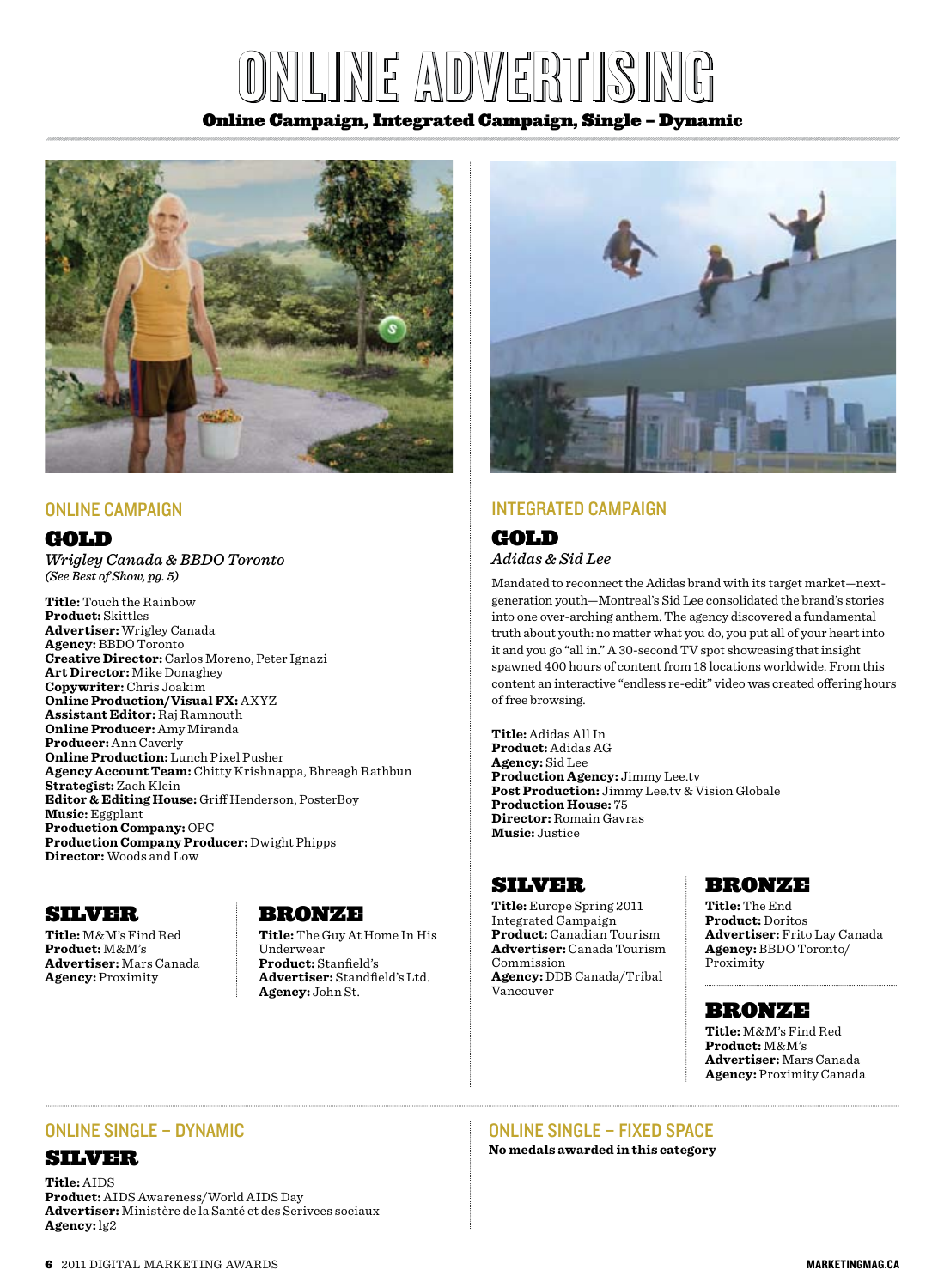# $\|X\| \leq \sqrt{N}$ d) $\|X\| \leq R$ ini $\|S\| \leq N$

# Campaigns Under \$100,000

# Campaigns under \$100,000

# Gold

#### *Canadian Film Centre & Doug & Serge*

To create buzz for the Worldwide Short Film Festival, three short-film directors were asked to re-imagine one of the most popular viral videos ever, *Charlie Bit My Finger*, to demonstrate the quality of short films compared to what most people find online. The message was that anyone can upload but few can direct. On the launch day, traffic froze YouTube's view counter as views rose to 50,000 in under an hour. After three weeks, total views passed half a million.

**Title:** Charlie Bit My Finger **Product/Event:** Worldwide Short Film Festival **Advertiser:** Canadian Film Centre **Agency:** Doug & Serge **Creative Director:** Ian Schwey **Art Director:** Mike Jones **Copywriter:** Cameron Hudson **Producers:** Michael Schwartz, Geoff Cornish, Andy Crosbie **Agency Account Team:** Karelle Steiner, Tom Stephenson **Chief Creative Officer:** Doug Robinson **Production Companies:** Frank Content, Suneeva, Sparks Production **Directors:** Jeff Chan, Lewis, Sammy Ray Welch **Music/Sound:** Eggplant Collective/RMW and Brendan Canning/Fish Fry **Editing Companies:** Paul Skinner, Stealing Time; Alison Gordon,

# SILVER

**Title:** MasterCard Interns Wanted **Product:** MasterCard **Advertiser:** MasterCard Canada **Agency:** MacLaren McCann



# Consumer Products, Consumer Packaged Goods, Entertainment and Arts, Public Service

# Consumer Products

Relish; Sammy Ray Welch, Sparks

#### Silver

**Title:** Adidas Women **Product:** Women's apparel **Advertiser:** Adidas International Marketing B.V. **Agency:** Sid Lee

# Bronze

**Title:** 2010 Chevrolet Cruze Website – Don't Just Drive… Cruze **Product:** Automotive **Advertiser:** General Motors **Agency:** MacLaren McCann

#### Consumer Packaged Goods

#### Silver

**Title:** The End **Product:** Doritos **Advertiser:** Frito-Lay Canada **Agency:** BBDO Toronto/ Proximity

# Silver

**Title:** FaisLeCrave.com **Product:** Crave **Advertiser:** Alimentation Couche-Tard **Agency:** BOS

#### Entertainment and **ARTS**

#### Silver

**Title:** Just For Laughs **Product:** Festival ticket site **Advertiser:** Just For Laughs **Agency:** Twist Image

#### Bronze

**Title:** Toronto Trending **Product:** TorontoTrending.com **Advertiser:** Tourism Toronto **Agency:** CP+B

# Public Service

# Silver

**Title:** Ecomobile **Product:** Eco-mobility and ecodriving **Advertiser:** Ministry of Natural Resources and Wildlife

**Agency:** BOS

# Silver

**Title:** @Random **Product:** Tourette Syndrome Foundation **Advertiser:** Tourette Syndrome Foundation of Canada **Agency:**Saatchi & Saatchi Canada

#### business-to-business, consumer services, and Niche target **No medals awarded in these categories**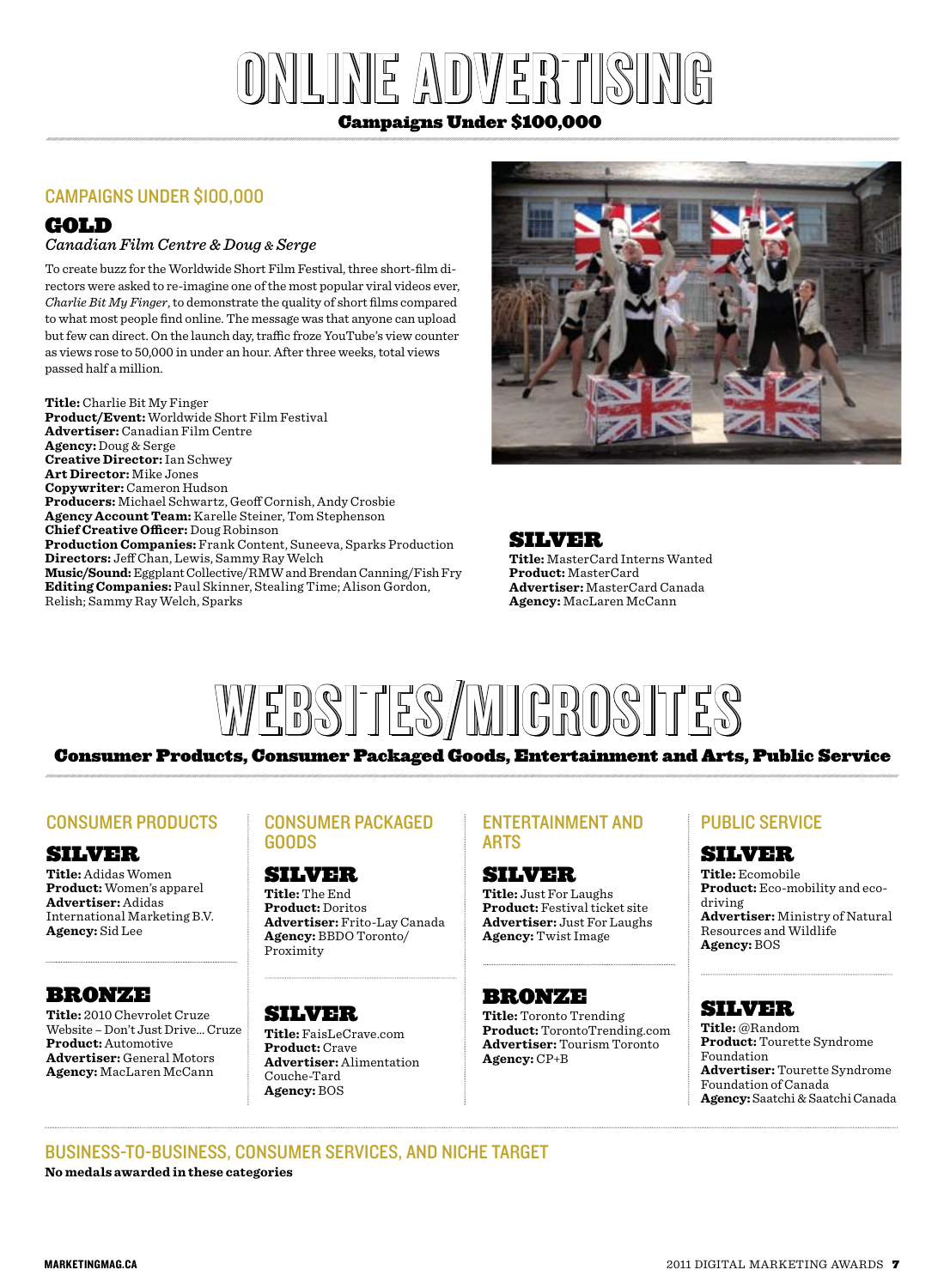

#### New Campaign, Ongoing Community, Integration

#### Best Use of Social Media – New Campaign

#### Silver

**Title:** Telus Go Pink **Product:** Fundraising campaign **Advertiser:** Telus **Agency:** Taxi Toronto

#### Silver

**Title:** HP ePrint Live **Product:** HP ePrint **Advertiser:** Hewlett Packard **Agency:** Porter Novelli, Proximity Canada, Omnicom Media Group

#### Bronze

**Title:** M&M's Find Red **Product:** M&M's **Advertiser:** Mars Canada **Agency:** Proximity Canada

#### Best Use of Social Media – Ongoing Community

# Silver

**Title:** Toronto Trending **Product:** TorontoTrending.com **Advertiser:** Tourism Toronto **Agency:** CP+B

#### Best Social Media Integration

# Silver

**Title:** Storescapes **Product:** Canadian Tourism **Advertiser:** Canadian Tourism Commission **Agency:** DDB Canada/Tribal Vancouver

#### Bronze

**Title:** Scotiabank – Facebook Live Event **Product:** Financial services **Advertiser:** Scotiabank **Agency:** Mighty Digital

# Mobile Applications/Mobile Web OTHER DIGITAL MEDI



#### **SILVER**

**Title:** WagJag Mobile App **Product:** Mobile App **Advertiser:** WagJag **Agency:** Web2Mobile

# Mobile Applications/Mobile Web

# Gold

#### *Random House of Canada & Web2Mobile*

With the popularity of digital reading devices on the rise, Random House of Canada wanted to invite readers to re-imagine the entire reading experience. Targeting heavy mobile users, Random House sought to create an interactive and engaging experience that would bridge the divide between the digital space and physical bookstore by creating branded content mobile applications for iPhone, iPad and iPod Touch Devices. The Conversation Starters app allows readers to scroll through a selection of new and bestselling non-fiction books, explore interesting facts, test their knowledge and share with friends. Readers can make a purchase or use GPS and integrated maps to locate a bookstore near them.

**Title:** Conversation Starters – Did You Know? **Service:** Mobile app **Advertiser:** Random House of Canada **Agency:** Web2Mobile **Creative Director:** Deborah Hall **Account Manager:** Maria Natoli **Web Developer:** Vicki Iverson **Designer:** Lucas Carlisle

#### Bronze

**Title:** Grey Mood Clock Mobile **Product:** Grey Canada Advertising **Advertiser:** Grey Canada **Agency:** Grey Canada

#### Bronze

**Title:** Kokanee Mountain Cans **Product:** Kokanee Beer **Advertiser:** Labatt Breweries of Canada **Agency:** Grip Limited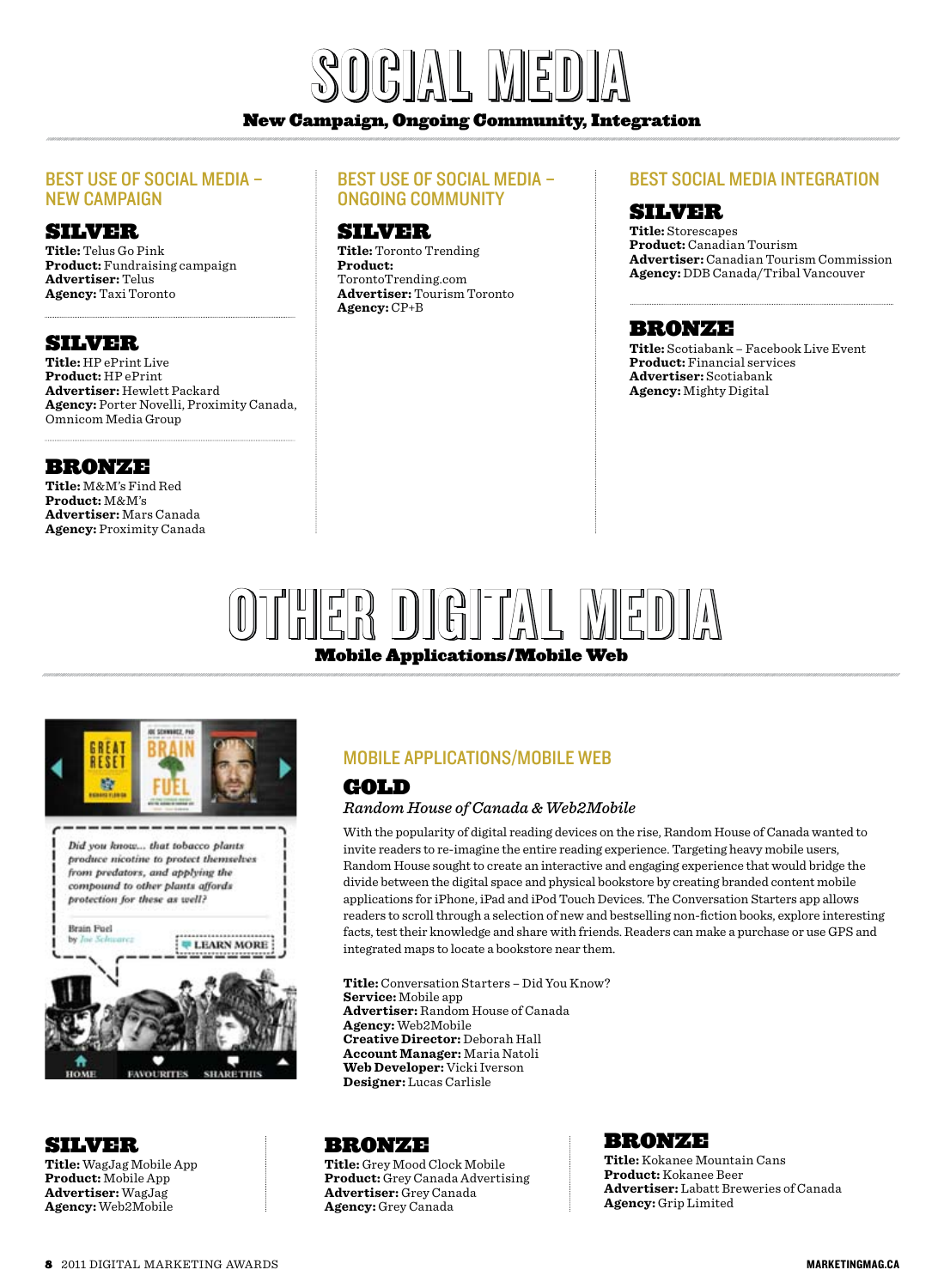# Offline Digital other designations of the late



# Offline Digital

# **GOLD** *BMW & Taxi 2*

The Mini Vending Machine was an interactive night projection in downtown Toronto. The projections showcased colourful Minis in a gigantic vending machine. Different colour configurations were shown and passersby were invited to interact with them by texting to a short code to select the Mini of their choice. The one they chose then drove around, making its way down to the bottom of the virtual vending machine in trademark cheeky Mini style.

**Title:** Mini – Vending Machine **Product:** 2011 Mini R5X **Advertiser:** Mini Canada **Agency:** Taxi 2 **Creative Director:** Lance Martin **Art Director:** Jeff MacEachern **Copywriter:** Alanna Nathanson **Animator:** Hatch Media **Producers:** Sam Benson, Hanna Bratt **Account Manager:** Tina Tieu **Media Agency:** Media Experts **Interactive:** Fourth Wall **Mobile Marketing:** Mythum **Projection Company:** The Media Merchants





To get British Columbians to be more aware of their electricity usage, avoid waste and use only what power they need, BC Hydro created a series of motion-activated backlit boards that only use power when people are around to see them. The strategy was to get people thinking about using energy more efficiently as opposed to using less energy, so the stunt brought to life the idea of only using the power you need. Over the course of the 38-day campaign, there were 142,880 interactions with the Power Smart boards, an average of 3,760 each day.

**Title:** Sensor Boards **Product:** Power Smart **Advertiser:** BC Hydro **Agency:** DDB Canada/Vancouver **Creative Directors:** Dean Lee, Cosmo Campbell **Art Director:** John Larigakis **Copywriters:** Neil Shapiro, Katie Ainsworth **Agency Account Manager:** Amanda Waye **Associate Director of Media Strategy:** Erin McWhinnie **Media Company:** The Media Merchants

**Production Company:** The Media Merchants

# Silver

**Title:** The Cheating Wall **Product:** Tourism Toronto **Advertiser:** Tourism Toronto **Agency:** CP+B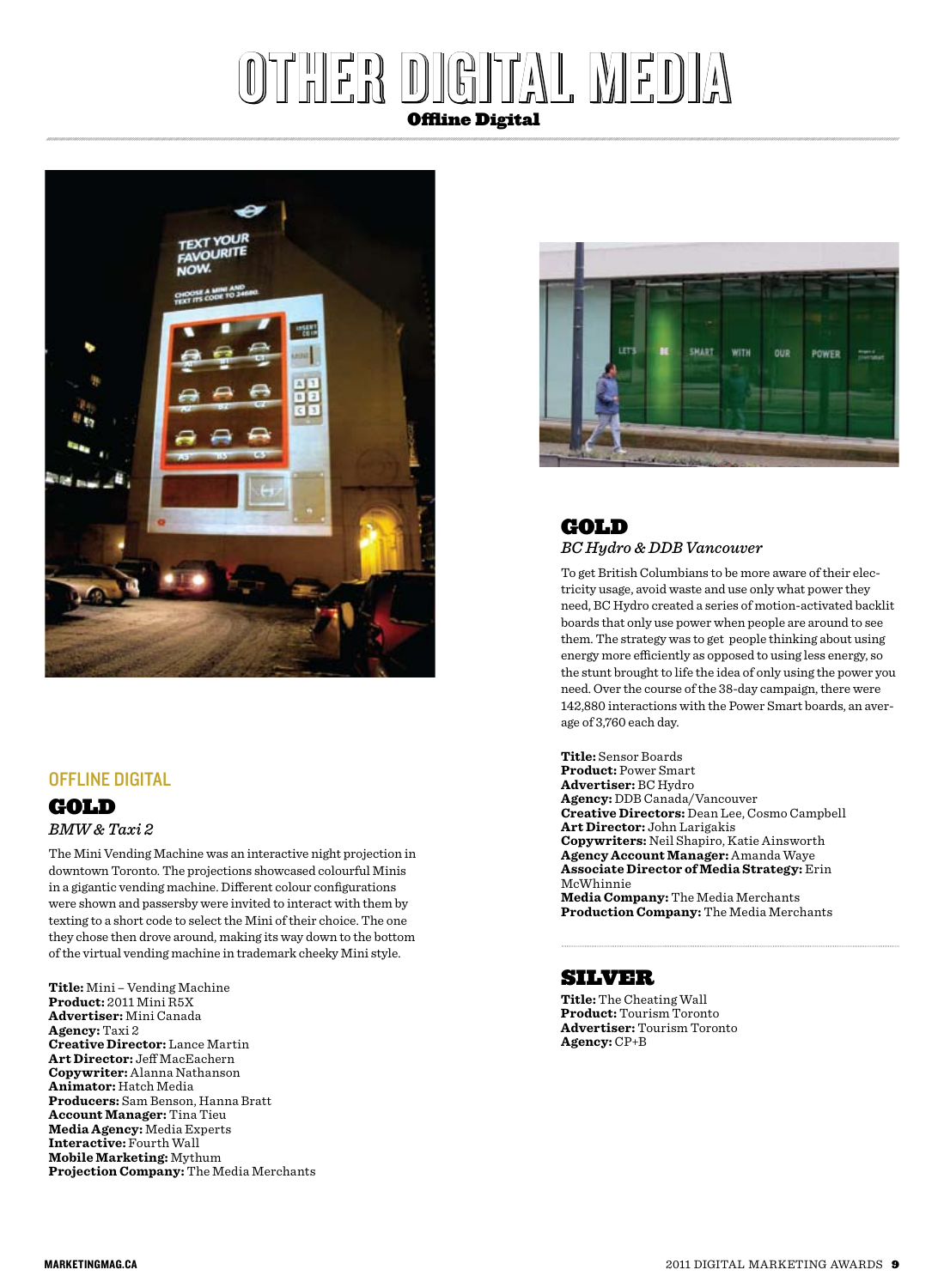# other ddigitaal mmeddiaa Online Video, Gaming



#### Online Video

#### **GOLD** *Accessible Media Inc. & TBWA\Toronto*

Accessible Media Inc. runs a 24-7 TV station that takes popular programs and places described audio or closed captions on them so they can be watched and enjoyed. To increase awareness of the company's activities, a "points of view" strategy was undertaken and a six-minute documentary about the day of a visually impaired man was created that lived entirely online. "Jeff 's Day" garnered over 125,000 views; 100,000 of those views came from Canada alone.

**Title:** Jeff's Day **Product:** Accessible Media **Client:** Accessible Media Inc. **Agency:** TBWA\Toronto **Chief Creative Officer:** Jack Neary **Art Director/Creative Director:** Mark Mason **Copywriter/Creative Director:** Allen Oke **Producer:** Nadya MacNeil **Account Manager:** Helen Winfield

# Silver

**Title:** Old Woman **Product:** HowRealtorsHelp.ca **Advertiser:** Canadian Real Estate Association **Agency:** CP+B

# Silver

**Title:** Cat **Product:** Skittles **Advertiser:** Wrigley Canada **Agency:** BBDO Toronto

# Silver

**Title:** 1M Walls **Product:** 1M Launch **Advertiser:** BMW Canada **Agency:** Cundari

# Bronze

**Title:** Cage Cop **Product:** Skittles **Advertiser:** Wrigley Canada **Agency:** BBDO Toronto



#### **GAMING**

# Gold

*Masterfile & Rethink*

To introduce its new image-search tool, Endless Media, to the under-35 crowd of art directors, Masterfile and Rethink developed a gaming experience. The over-the-top "Master Creative" guided users through challenges and taught them how to use the search tool. The Master was introduced through videos that challenged viewers to put their creative prowess to the test. By letting users create a profile, receive points, win badges and compare scores via a leaderboard, players were motivated to keep interacting with the brand.

**Title:** Master Creative **Product:** Masterfile **Advertiser:** Masterfile **Agency:** Rethink **Web Developer:** Matt Gomes **Creative Directors:** Ian Grais, Chris Staples **Art Directors:** Scott Maddox, Todd Takahashi **Copywriters:** David Giovando, Chris Booth **Producer:** Ann Rubenstein **Programmer:** Ken Malley **Account Managers:** Leora Katz, Dan Sorotschynski **Studio Artists:** Tom Pettapiece, Jonathon Cesar **Interactive Producer:** Sheila Santa Barbara

# Silver

**Title:** M&M's Find Red **Product:** M&M's **Advertiser:** Mars Canada **Agency:** Proximity Canada

# Bronze

**Title:** Play the broker **Product:** CIGM **Advertiser:** Greater Montreal Real Estate Board **Agency:** lg2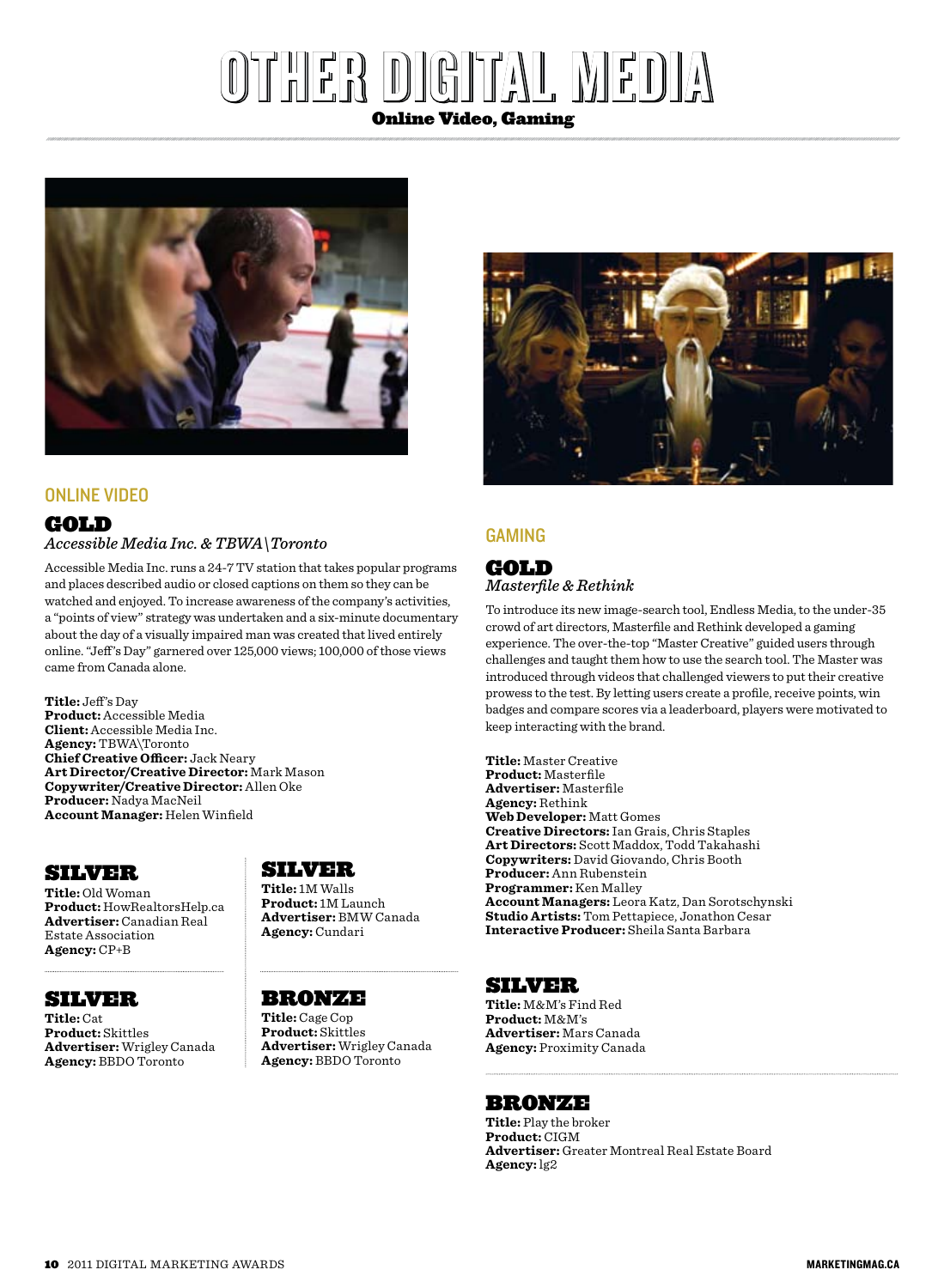# $|\Xi|$ p)  $|[\Theta]$  di $\mathcal{T}_A$   $|\Box$   $|\mathcal{W}|$   $\Xi|$ Creative Use of Technology

#### Creative Use of Technology

# **GOLD**

#### *Canadian Tourism & DDB Canada/Tribal Vancouver*

Using interactive, touch-screen Twitter murals in major cities around the United States, the Canadian Tourism Commission encouraged passersby to check tweets and photos related to Canada, in hopes of inspiring them to consider Canada for their next vacation. The giant interactive murals were installed in New York, Chicago and Los Angeles displaying live Twitter postings and photos from travellers to Canada. People interacted with thousands of experiences being posted in real time.

**Title:** Storescapes **Product:** Tourism Canada **Advertiser:** Canadian Tourism Commission **Agency:** DDB Canada/Tribal Vancouver **Web Developer:** Justin MacLeod **Creative Directors:** Cosmo Campbell, Dean Lee **Interactive Creative Director:** Josh Fehr **Art Directors:** Brandon Thomas, Murray Falconer **Copywriters:** Kevin Rathgeber, Cameron Warden **Producer:** Gayle Robson **Interactive Producer:** Zerlina Chan **Account Managers:** Geoff Wilton, Bryce Sparks, Marty Yaskowich **Designer:** Ellie Moon **Creative Technologist:** James Chutter **Community Cultivators:** Chris Walts, Kumiko Ide **Media Development Vendor:**InWindow Outdoor

# **SILVER**

**Title:** M&M's Find Red **Product:** M&M's **Advertiser:** Mars Canada **Agency:** Proximity Canada

#### Silver

**Title:** HP ePrint Live **Product:** HP ePrint **Advertiser:** Hewlett Packard **Agency:** Porter Novelli, Proximity Canada, Omnicom Media Group

# Bronze

**Title:** Google Streetview **Product:** Tourism **Advertiser:** Canadian Tourism Commission **Agency:** DDB Canada/Tribal Vancouver

#### bronze

**Title:** Grey Mood Clock **Product:** Grey Canada Advertising **Advertiser:** Grey Canada **Agency:** Grey Canada



# SALUTES TRaNSCONTINENTal MEDIa all WINNERS OF THE 2011 DIGITal MaRKETING aWaRDS



**www.transcontinentaldigitalmedia.com**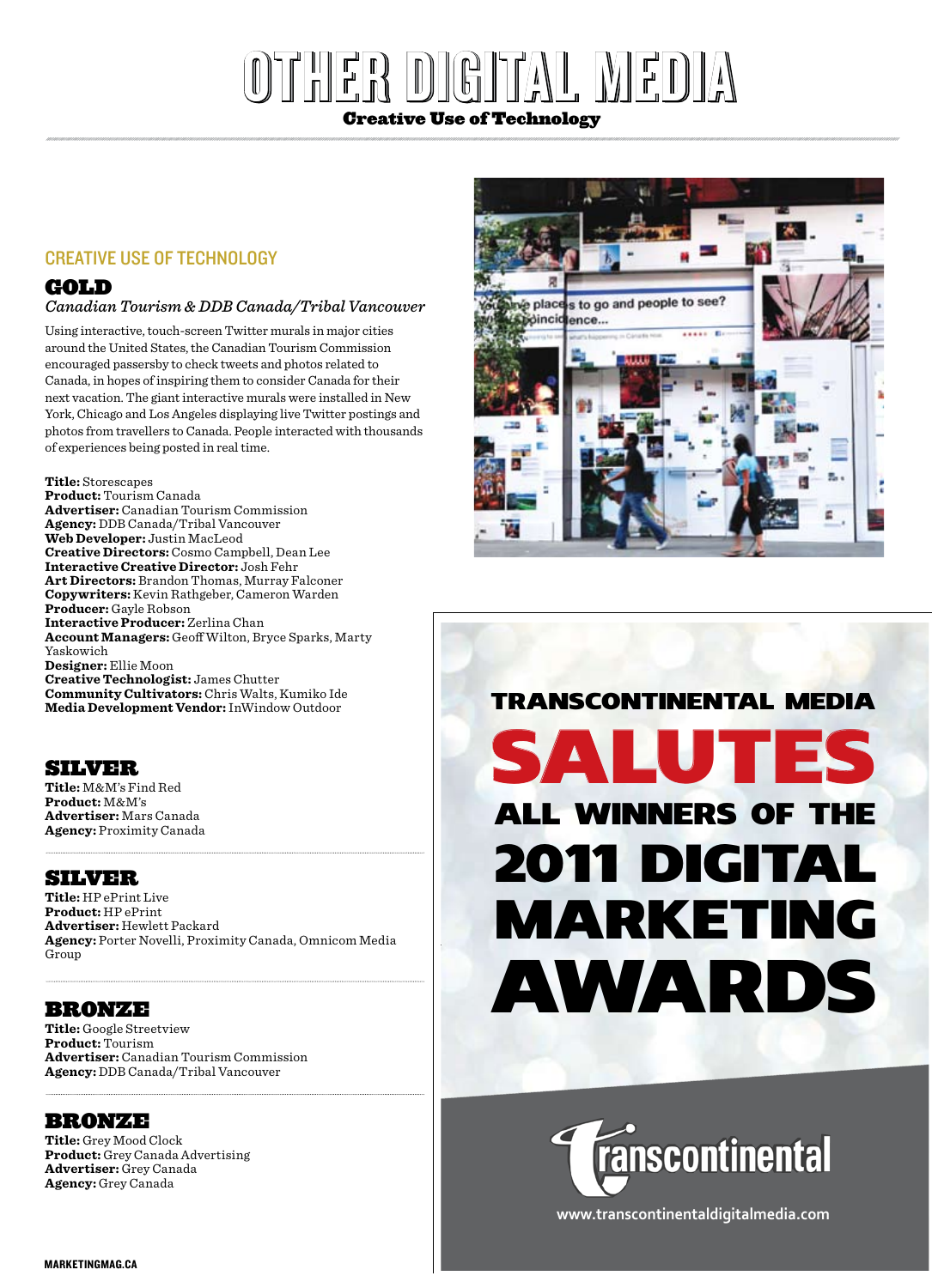# er digital me

On The Edge



# On the Edge

#### **GOLD**

#### *Videotron & Sid Lee*

To showcase its new mobility services, Videotron wanted to create an innovative and audacious flagship store in downtown Montreal. The challenge was to bring the Videotron brand to life while incorporating its new interactive technologies. The store included a giant screen welcoming visitors and a large tactile phone screen enabling them to take pictures of themselves to share with friends via e-mail, as well as a mobile bar with interactive countertops and screens highlighting Videotron packages.

**Title:** Videotron Flagship **Service:** Videotron **Advertiser:** Videotron **Agency:** Sid Lee Architecture and Sid Lee **Web Developer:** Nurun **Animator:** Shed and Boogie Studio **Production Manager:** Nurun **Programmer:** Nurun **Designers:** Sid Lee Architecture, Régis Côté Associés Architectes (RCAA) **Construction:** Albert Jean

# Silver

**Title:** Hands **Product: Advertiser:** Agence de la santé et des services sociaux de la Capitale-Nationale **Agency:** lg2

#### Silver

**Title:**Internet Explorer 9 **Product:** Web browser **Advertiser:** Microsoft **Agency:** Taxi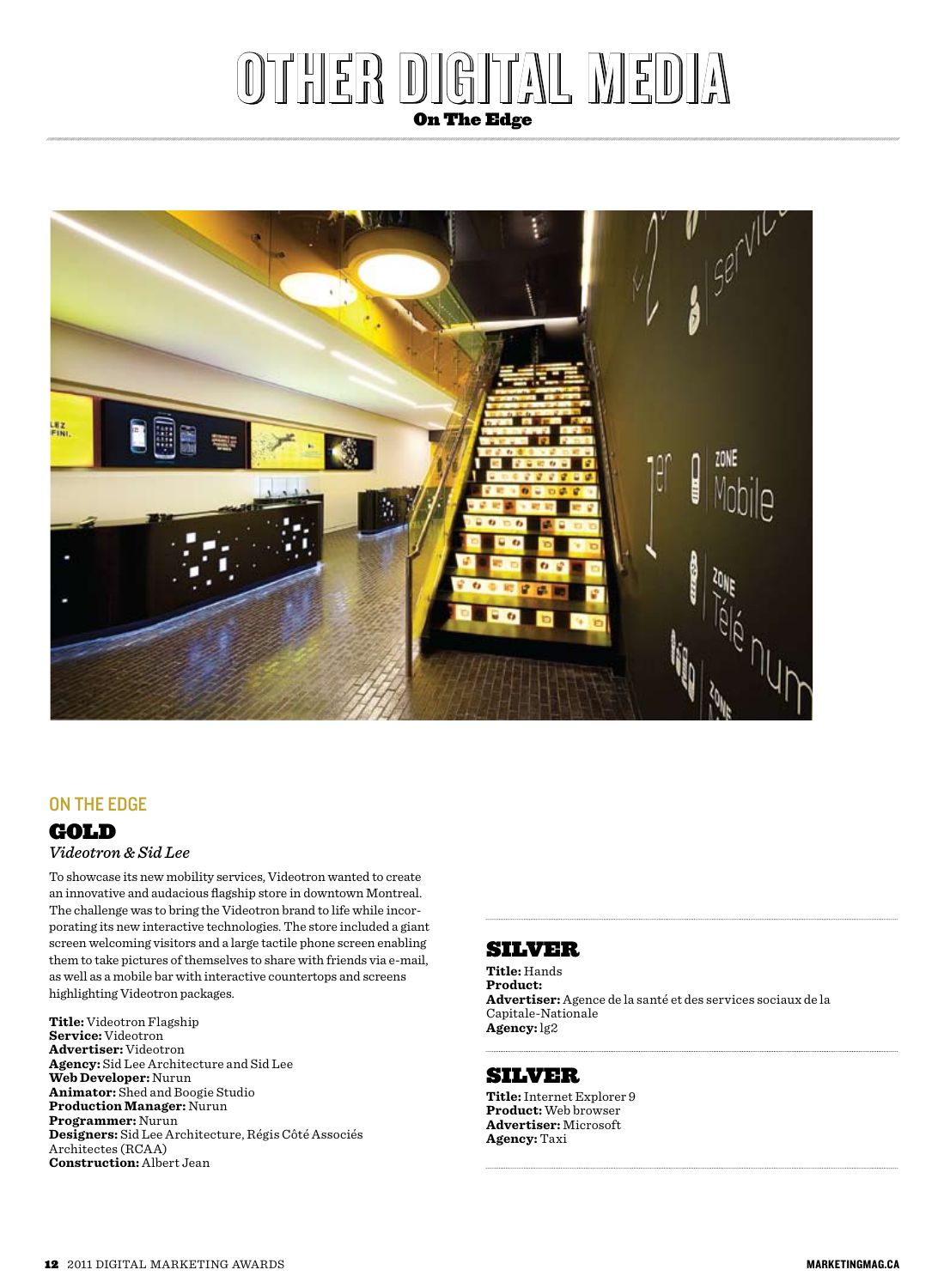# GRAFT Interface Design/Navigation



#### Interface Design/Navigation

# **GOLD** *Wrigley Canada & BBDO*

Bringing the Skittle brand's mantra to life—"an intersection of real and imaginary where unexpected possibilities abound"—five online videos were created and each was hosted on a branded Skittles YouTube channel. Viewers were invited to "Touch the Rainbow" on their computer screens and watch as their fingers played a starring role in the action. In "Cat," viewers' fingers are befriended by two cats, a furry critter and a costume-clad human.

**Title:** Cat **Product:** Skittles **Product:** Wrigley Canada **Agency:** BBDO Toronto **Online Producer:** Amy Miranda **Creative Directors:** Carlos Moreno, Peter Ignazi **Art Director:** Mike Donaghey **Copywriter:** Chris Joakim **Assistant Editor:** Raj Ramnouth **Online Production:** Lunch/Pixel Pusher **Producer:** Ann Caverly **Online Production/Visual FX:** AXYZ **Account Manager:** Chitty Krishnappa **Account Executive:** Bhreagh Rathbun **Production Company:** OPC **Production Company Producer:** Dwight Phipps **Director:** Woods and Low **Editor & Editing House:** Griff Henderson, PosterBoy **Music:** Eggplant **Strategist:** Zach Klein



# GOLD

#### *Doritos & BBDO Toronto and Proximity*

In 2011, Doritos took the concept of user-generated content to a new level. "The End" campaign was based on insights of the target audience young, digitally minded with no interest in passively engaging with brands. So Doritos let them do one of the exciting activities they like to do best: destroy things. Two new Doritos flavours were introduced in a TV spot with viewers directed to WriteTheEnd.ca to, well, write an ending for the TV spot in which one flavour would be destroyed.

**Title:** The End **Product:** Doritos **Product:** Frito-Lay Canada **Agency:** BBDO Toronto/Proximity **Web Developer:** Nick Bujnak **Creative Directors:** Carlos Moreno, Peter Ignazi **Assistant Creative Directors:** Karen Larmour, Ryan Spelliscy **Illustrator:** Steve McArdle **Interactive ACDs:** Jeff Vermeersch, John Gagne **Sound Design:** The Eggplant **Producer:** Terry Kavanagh **Music:** Oli Julian at Soundtree Music **Account Manager:** Tim Welsh **Account Supervisor:** Brent Dunn **Post/Production/Type Design:** Julia Deakin, Crush Inc. **Production Company:** Somesuch & Co. **Production Company Producer:** Rachel Dargavel **Director:** Nick Gordon **Cinematographer:** Edu Grau **Editor & Editing House:** David Baxter, Panic & Bob

Silver

**Title:** @Random **Product:** Tourette Syndrome Foundation of Canada **Advertiser:** Tourette Syndrome Foundation of Canada **Agency:** Saatchi & Saatchi Canada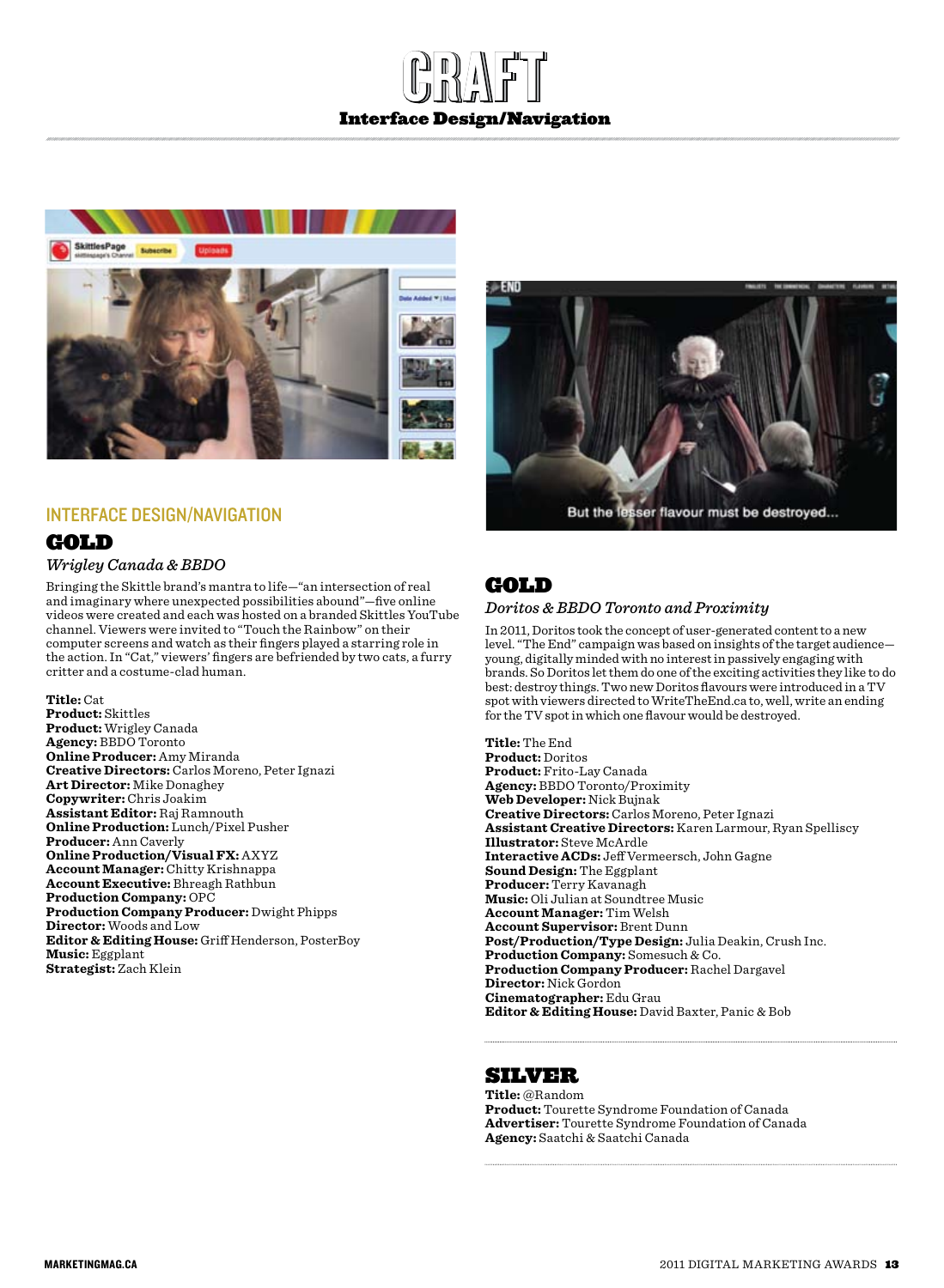# CRAFT Animation/Motion Graphics, Music/Sound Design, Copywriting



#### Animation/Motion Graphics

#### **GOLD**

#### *Tourette Syndrome Foundation of Canada & Saatchi & Saatchi*

The @Random online documentary project was created to generate public awareness and understanding of Tourette Syndrome and the Tourette Syndrome Foundation of Canada as well as create empathy for afflicted families. Dozens of short documentaries about people with Tourettes were shot and hosted online, and to illustrate the random and variable nature of the syndrome, the films were randomly arranged to form a new, larger documentary with every new visit to the site.

**Title:** @Random Opening Sequence **Product:** Tourette Syndrome **Product:** Tourette Syndrome Foundation of Canada **Agency:** Saatchi & Saatchi Canada **Creative Directors:** Helen Pak, Brian Sheppard, Brett Channer **Art Director:** Helen Pak **Copywriter:** Brian Sheppard **Producer:** Marie-Pierre Toure **Agency Producer:** Matt Shipp **Motion Graphics/Animation:** Common Good **Executive Producer:** Stefani Kouverianos **Directors:** Jamie Webster, Eric Makila **VFX Supervisor:** Alex Avram **Music Composer:** Lydia Ainsworth

# Silver

**Title:** Close to Home **Product:** Walk Without Fear Foundation **Advertiser:** Mines Action Canada **Agency:** Juniper Park

#### Silver

**Title:** The End **Product:** Doritos **Advertiser:** Frito-Lay Canada **Agency:** BBDO Toronto Proximity



#### Music/Sound Design

# **GOLD**

#### *General Motors & MacLaren McCann*

The challenge in introducing the Chevrolet 2011 Cruze was to keep the experience simple, but also engaging and energetic. The result was an all-video website, set to a breakthrough song by up-and-coming artist Janelle Mónet. The relatively unknown track, "Tightrope," was selected to associate Chevrolet with a youthful, hip audience. To ensure the browsing experience through multiple videos appeared seamless, the audio was separated from the video and basic DJ mixing techniques were used to maintain a consistent vibe with the track.

**Title:** 2010 Chevrolet Cruze Website – Don't Just Drive... Cruze. **Product:** Chevrolet Cruze **Advertiser:** General Motors **Agency:**MacLaren McCann **Creative Director:** Ben Playford **Art Director:** Jeremy Lenz **Copywriter:** Bill Schaefer **Illustrator:** Klockwerks **Animator:** We are Grand **Producer:** Collin Ballantyne **Agency Account Manager:** Marc Michaels Designer **Music/Sound:** Grayson Matthews **Executive Creative Direction:** Mike Halminen **Creative Direction:** Josh Haupert **Account Director:** Brad Richardson **Account Supervisor:** Thomas Kenny

# Silver

**Title:** @Random **Product:** Tourette Syndrome Foundation of Canada **Advertiser:** Tourette Syndrome Foundation of Canada **Agency:** Saatchi & Saatchi Canada

#### **COPYWRITING**

#### Bronze

**Title:** The End **Product:** Doritos **Advertiser:** Frito-Lay Canada **Agency:** BBDO Toronto/Proximity